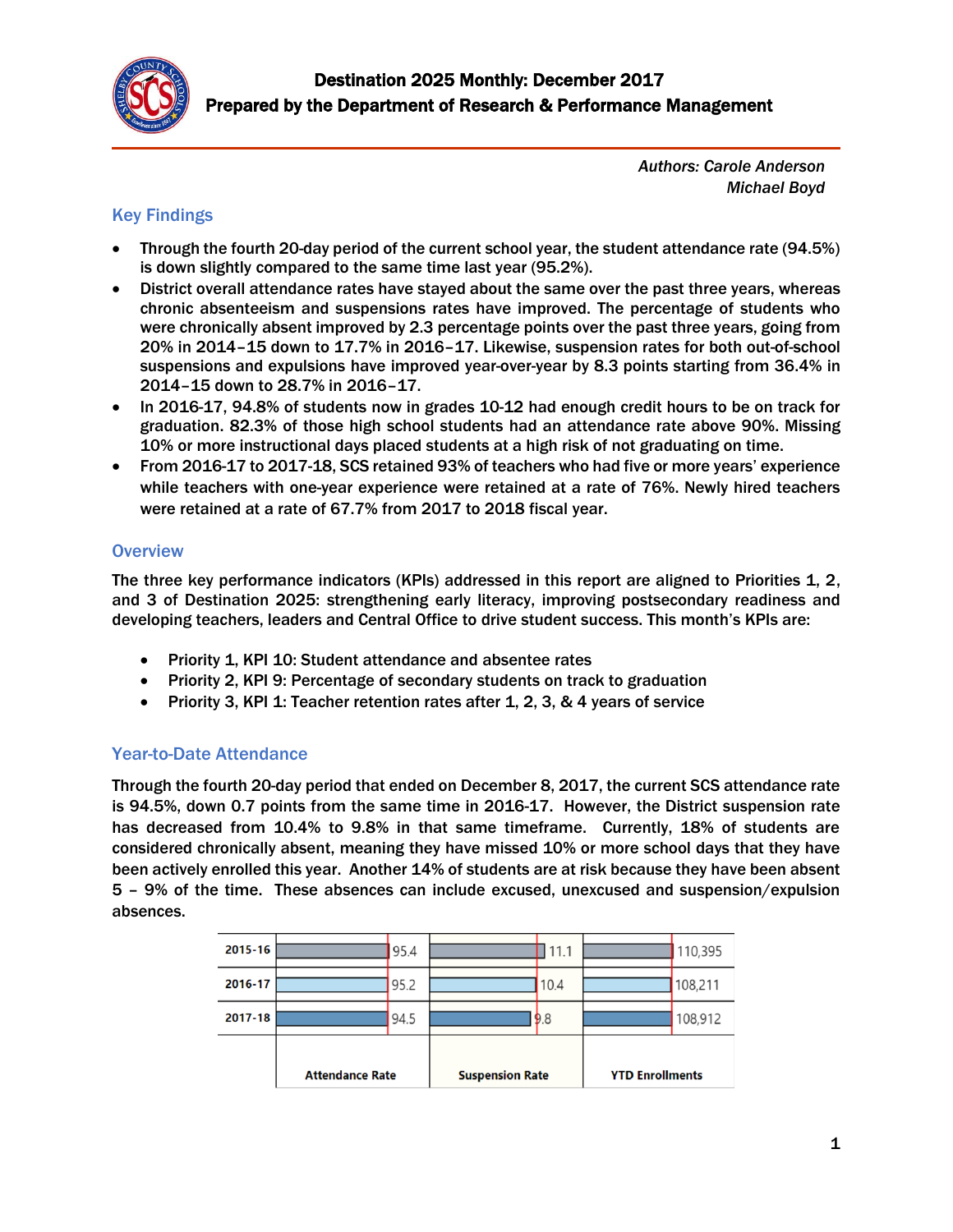

## Destination 2025 Monthly: December 2017 Prepared by the Department of Research & Performance Management

It should be noted that absences are calculated differently in the new PowerSchool system than in the previous SMS system, which could have an effect on middle and high school attendance reporting. Whereas SMS determined student absences based on the total number of periods they were absent during a school day, PowerSchool determines absences based on whether the student is present or absent in their first-period class. Some schools may be over-reporting whole-day absences if they do not correct these records for students who check in late or are tardy to class. Our Student Information team is currently working with schools to determine if and where over-reporting has occurred in order to work with the schools on cleaning their attendance data.

#### Historical Student Attendance, Chronic Absenteeism, and Suspension Rates

While attendance rates have stayed about the same over three years, other key indicators showed improvements in absenteeism and suspensions. Chronic absenteeism improved by 2.3 percentage points over the past three years, going from 20% in 2014–15 down to 17.7% in 2016–17. Chronic absenteeism is defined as the percentage of students missing 10% or more instructional days. Suspension rates improved by 8.3 points from 36.4% in 2014–15 to 28.7% in 2016–17.

| District-Level Three-Year Attendance, Suspension, and Chronic Absence Rates |                        |                             |                        |  |  |
|-----------------------------------------------------------------------------|------------------------|-----------------------------|------------------------|--|--|
| <b>School Year</b>                                                          | <b>Attendance Rate</b> | <b>Chronic Absence Rate</b> | <b>Suspension Rate</b> |  |  |
| 2016-17                                                                     | 93.9                   | 17 7                        | 28.1                   |  |  |
| 2015-16                                                                     | 94.1                   | 19.0                        | 30.8                   |  |  |
| 2014-15                                                                     | 93.9                   | 20.0                        | 36.4                   |  |  |

#### Student Attendance by 20-Day Reporting Periods

Student attendance tends to decline after the first twenty days of school. The largest decreases in attendance rates occurred from the first to second 20-day period and from the eighth to the ninth 20-day period at the end of the school year.

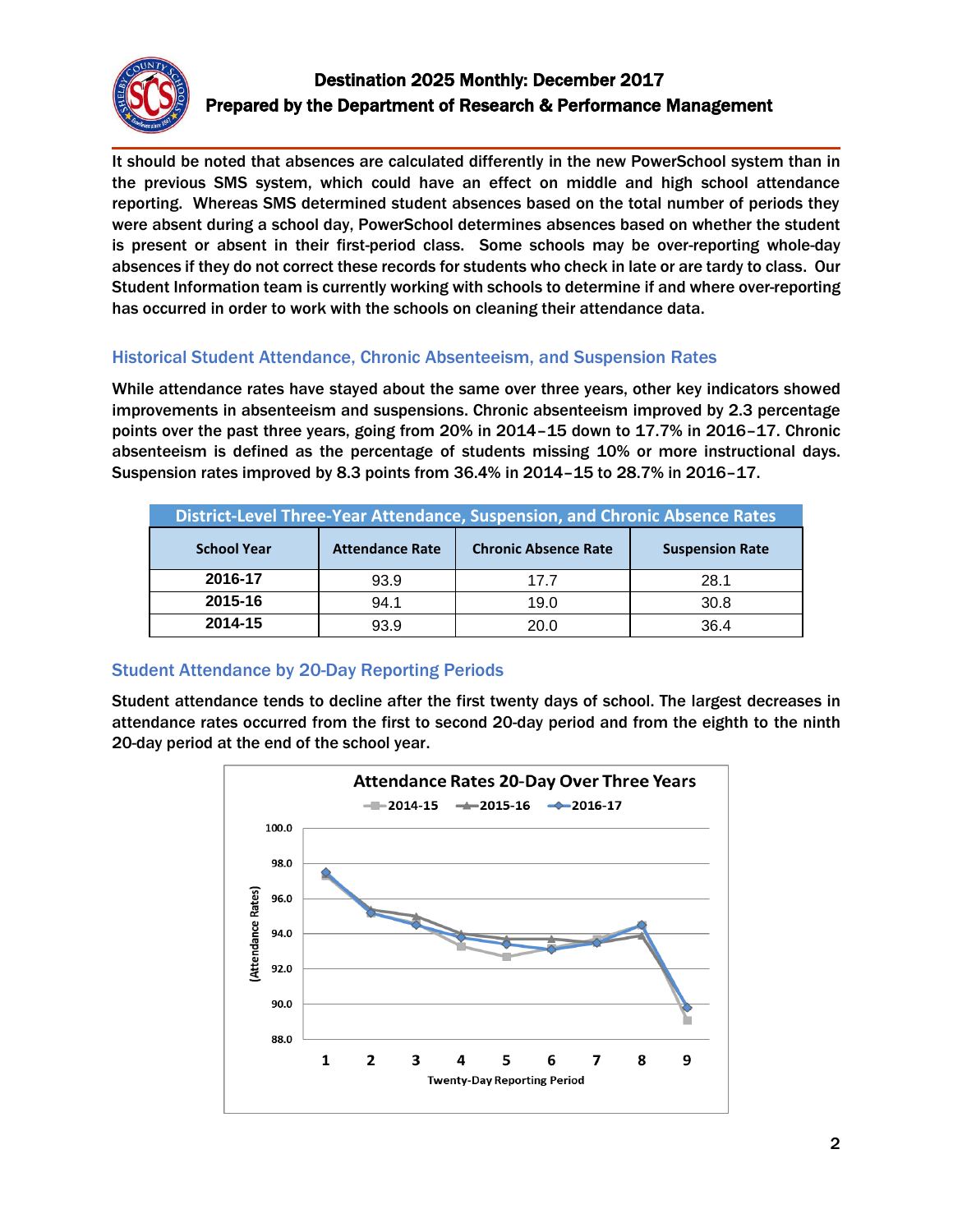

#### Lost Instructional Days by Absence Type

The percentage of instructional days lost due to suspensions and excused absences improved yearover-year, whereas the percentage of unexcused absences increased by 4.4 percentage points starting from 45.4% in 2015-16 and moving up to 49.8% in 2016-17. Because of the increase in the percentage of unexcused absences, school leaders need continuous support from both District administrators and local government to help improve student attendance to successfully reach Destination 2025 goals.



### Secondary Students on Track to Graduate

At the end of 2016-17, 94.8% of students who are now in grades 10-12 had enough credit hours to be on track for graduation, even though 16.6% of students in this group were chronically absent. Missing 10% or more instructional days places these students at greater risk of not graduating on time.

|                           | Percentage of Students by Credit Hours on Track and Absence Category<br>$(N=17,978)$<br><b>Excluding 9th Graders</b> |                              |                    |  |
|---------------------------|----------------------------------------------------------------------------------------------------------------------|------------------------------|--------------------|--|
|                           |                                                                                                                      | <b>Credit Hours On Track</b> |                    |  |
| <b>Absence Category</b>   | No                                                                                                                   | Yes                          | <b>Grand Total</b> |  |
| <b>Satisfactory</b>       | 2.3%                                                                                                                 | 57.3%                        | 59.6%              |  |
| <b>At Risk</b>            | 0.9%                                                                                                                 | 21.8%                        | 22.7%              |  |
| <b>Chronically Absent</b> | 1.3%                                                                                                                 | 15.3%                        | 16.6%              |  |
| <b>NA</b>                 | 0.8%                                                                                                                 | 0.3%                         | 1.0%               |  |
| <b>Grand Total</b>        | 5.3%                                                                                                                 | 94.7%                        | 100.0%             |  |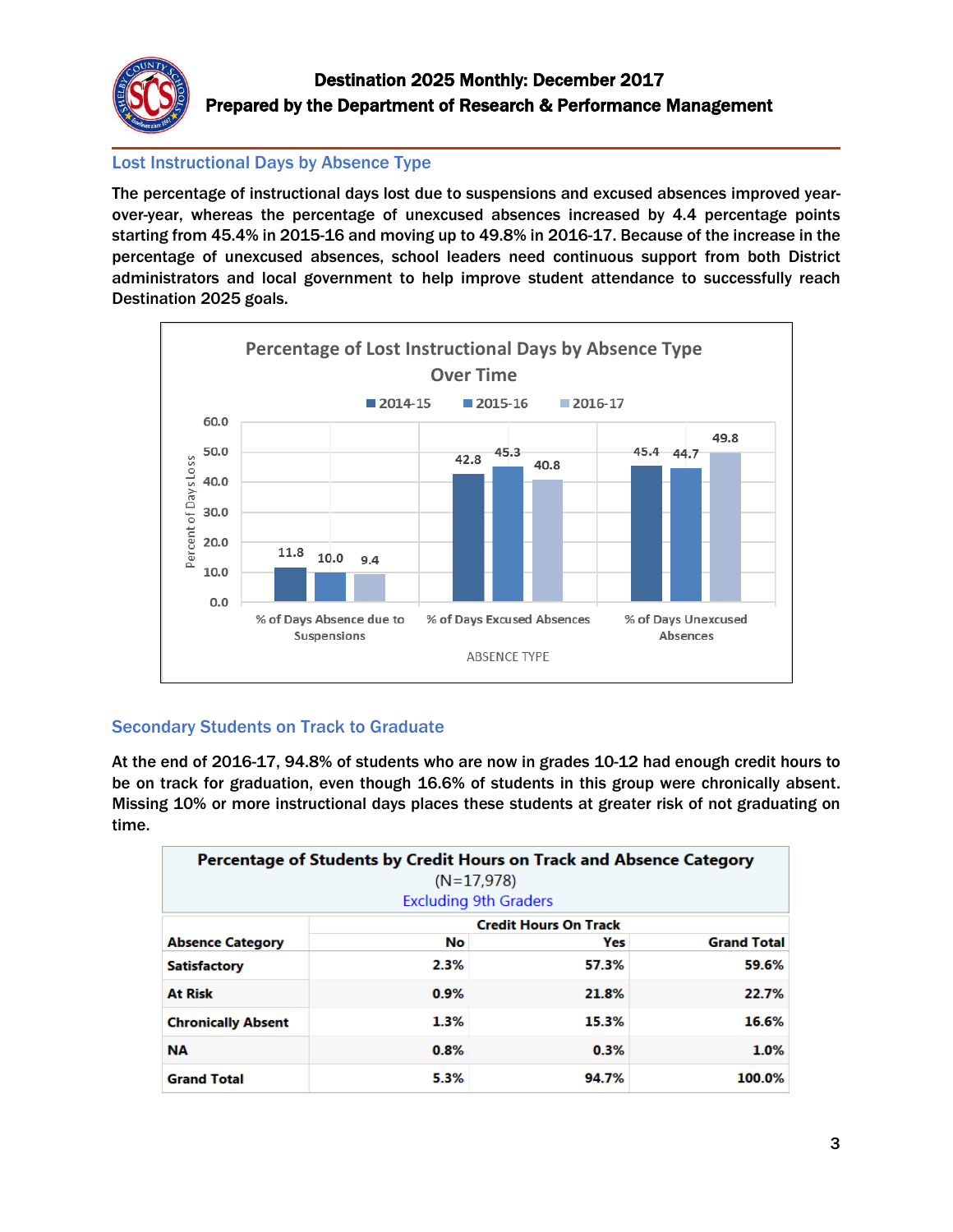

# Destination 2025 Monthly: December 2017 Prepared by the Department of Research & Performance Management

| 2016-17 High School<br><b>Students Missing 0.01 to 5 or More Credits</b><br><b>Excluding 9th Grades</b> |                     |                |                           |                    |                    |
|---------------------------------------------------------------------------------------------------------|---------------------|----------------|---------------------------|--------------------|--------------------|
| <b>Credits Behind</b>                                                                                   | <b>Satisfactory</b> | <b>At Risk</b> | <b>Chronically Absent</b> | <b>NA</b>          | <b>Grand Total</b> |
| $0.01$ to $1.00$ 60                                                                                     |                     | 27             | 60                        | 6                  | 153                |
| 1.01 to 2.00 66                                                                                         |                     | 24             | 36                        | 6                  | $\blacksquare$ 132 |
| 2.01 to 3.00 49                                                                                         |                     | 21             | 31                        | 13                 | 114                |
| 3.01 to 4.00 56                                                                                         |                     | 28             | 20                        | 18                 | $\vert$ 122        |
| 4.01 to 5.00 55                                                                                         |                     | 23             | 33                        | 143                | 154                |
| $>$ Than 5.00                                                                                           | $\blacksquare$ 130  | 34             | 57                        | $\blacksquare$ 56  | 277                |
| <b>Grand Total</b>                                                                                      | 416                 | 157            | 237                       | $\blacksquare$ 142 | 952                |

#### Teacher Retention Rates

One way to measure the District's success in cultivating teacher talent is to look at teacher retention across years of experience. The graph below shows the one-year retention rate from 2016-17 to 2017-18 for SCS teachers by years of experience. We tend to lose a notably higher percentage of teachers in their first year than those who remain for 2 years or more.



In terms of retention across multiple years, the next graph shows overall retention rates through 2017-18 for all teachers hired in a given fiscal year. SCS has retained 91% of teachers who were hired during the current 2018 fiscal year as of December. As expected, the overall retention rate from the time a teacher was hired to the current fiscal year declines as more time passes. SCS has retained 30% of all teachers hired during the 2014 fiscal year. The remaining teachers now have five years of experience teaching in SCS.